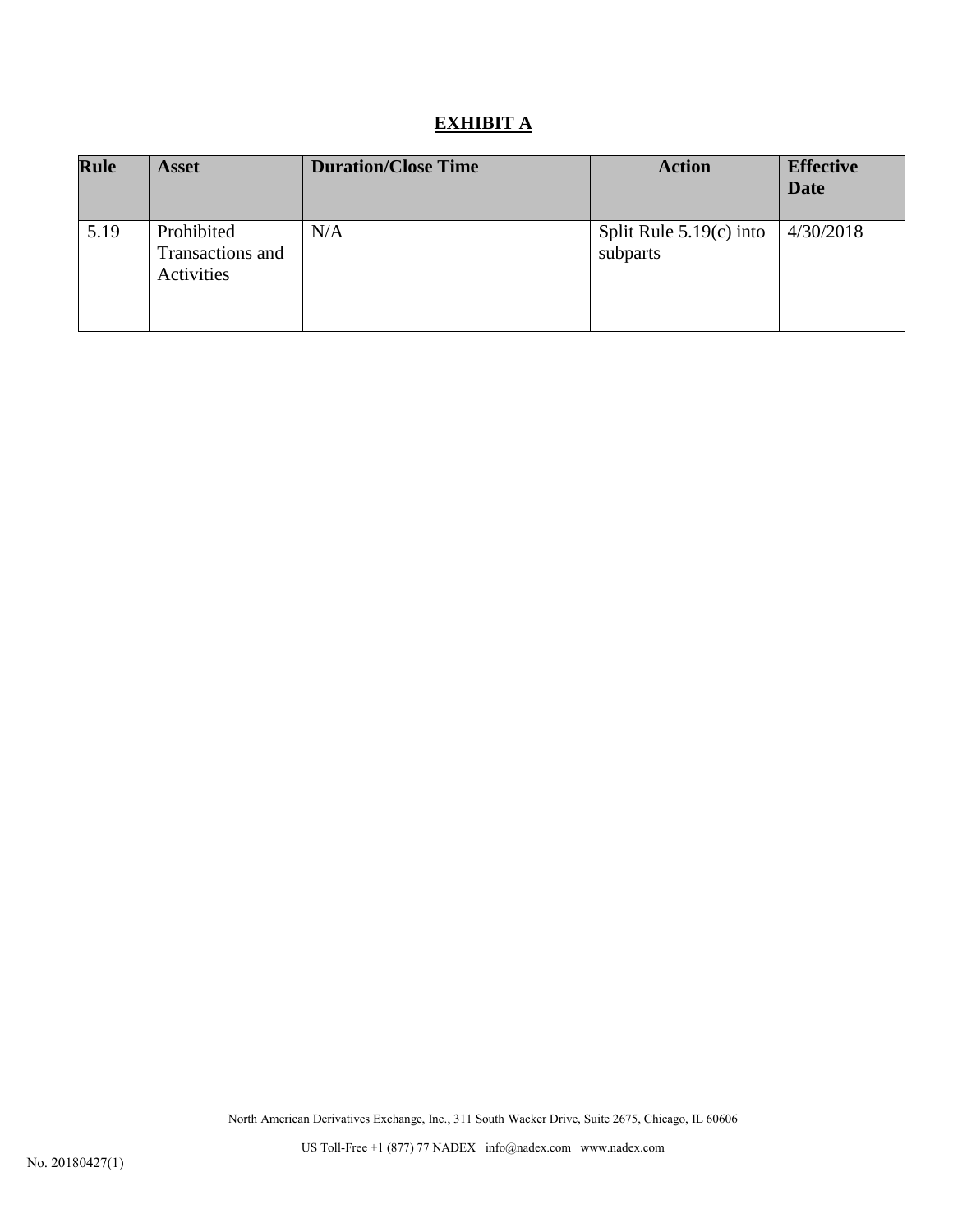### **EXHIBIT B**

#### Amendment of Rule 5.19

#### *(The following Rule amendments are underlined and deletions are stricken out)*

### RULES 1.1 – 5.18 [UNCHANGED]

## RULE 5.19 PROHIBITED TRANSACTIONS AND ACTIVITIES

(a) Members are prohibited from entering orders on the Market if there are insufficient funds or Contracts in the Member's settlement account to satisfy such orders if they are executed. Subject to the conditions set forth in Rule 9.2(f) and Rule 9.6, if you violate this Rule, the following penalties may apply:

| <b>Number of Per Incident</b> | <b>Penalty</b>                                                                                                                                                                                                                                                     |  |
|-------------------------------|--------------------------------------------------------------------------------------------------------------------------------------------------------------------------------------------------------------------------------------------------------------------|--|
| <b>Violations Within a</b>    |                                                                                                                                                                                                                                                                    |  |
| <b>Calendar Year</b>          |                                                                                                                                                                                                                                                                    |  |
| 1.                            | \$10 fee deducted from the Member's settlement account.                                                                                                                                                                                                            |  |
| 2.                            | \$10 fee deducted from the Member's settlement account, and<br>the Member will be required to re-certify that it has read and<br>agree to be bound by this Rule $5.13(a)$ .                                                                                        |  |
| 3.                            | \$15 fee deducted from the Member's settlement account, and<br>the Member will be required to give a satisfactory explanation<br>as to why the Rule violation occurred, or (in the case of<br>Trading Members) trading privileges may be suspended for 30<br>days. |  |
| $\overline{4}$ .              | \$20 fee deducted from the Member's settlement account and<br>(in the case of Trading Members) suspension of trading<br>privileges for 30 days (regardless of explanation).                                                                                        |  |
| 5.                            | \$25 fee deducted from the Member's settlement account and<br>(in the case of Trading Members) suspension of trading<br>privileges for 6 months (regardless of explanation).                                                                                       |  |
| 6.                            | \$30 fee and revocation of trading privileges (regardless of<br>explanation).                                                                                                                                                                                      |  |

Nadex may, in its discretion, take such other action against a Member or market participant if the circumstances warrant, subject to Rule 9.2(f) and Rule 9.6.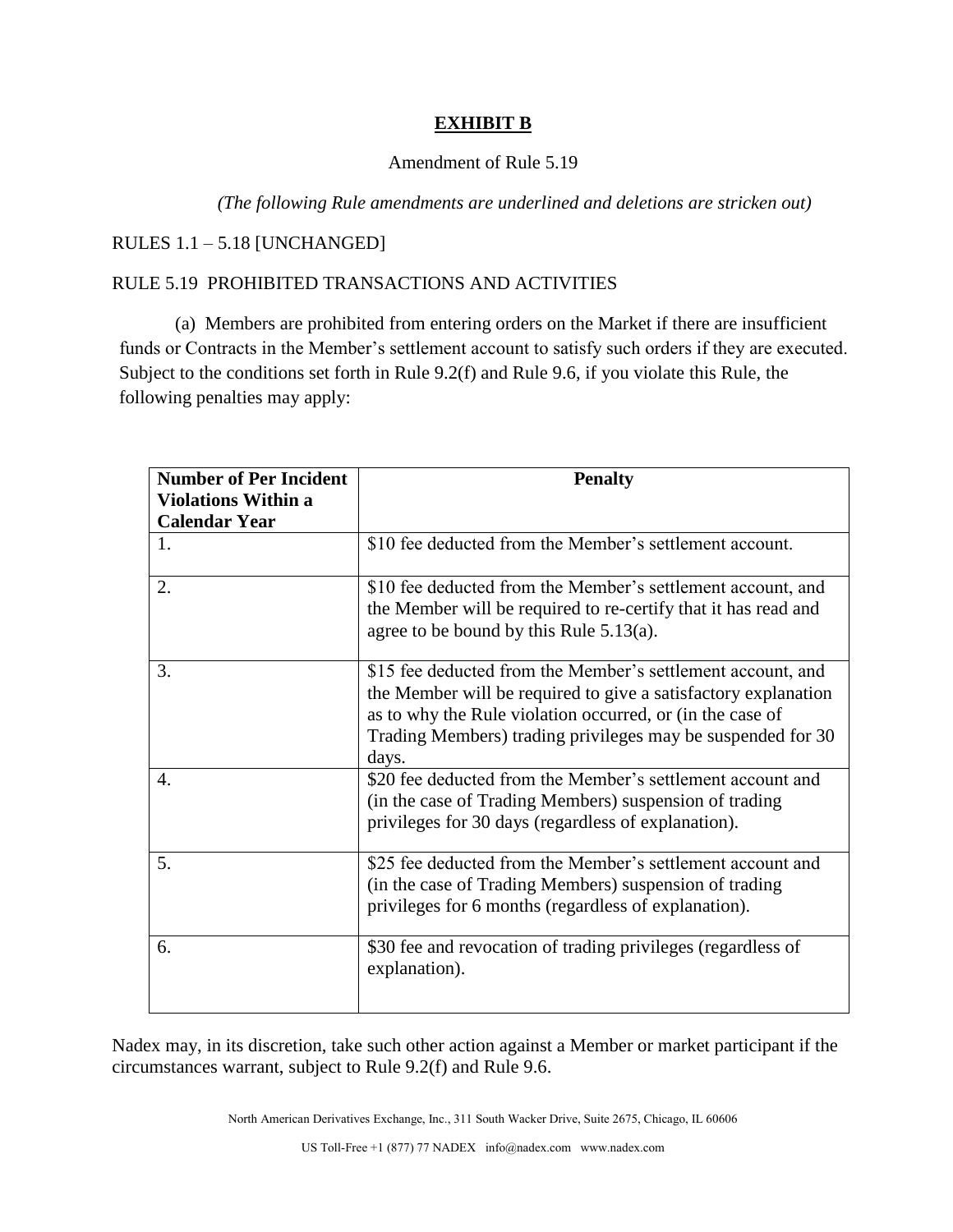(b) No Person shall enter into or attempt to enter into any non-competitive trade on the Market, including any accommodation trade or any trade that has been directly or indirectly prearranged. For example, a Member may not agree in advance with another Member that one of the Members will enter an order and the other Member will attempt to trade against that order by timing the submission of orders or otherwise.

- (c) No Person shall enter into or attempt to enter into any trade on the Market that:
	- (1) does not result in a change in beneficial ownership,
	- (2) that is designed to unnaturally inflate trading volume,
	- (3) that in any way attempts to circumvent the Market's order processing, trade ordering, and trade execution systems, or otherwise to circumvent exposure of the order to open and competitive bidding on the Market, or
	- (4) that has some other illegitimate purpose.

(d) No Person shall enter into any trade designed or used to cause any price for a Contract other than a true and bona fide price to be reported, registered, or recorded by the Market.

(e) No Person shall trade in, transfer, assign, or otherwise dispose of Contracts other than as provided for in these Rules.

(f) No Person shall enter into or agree to transfer or transfer the benefit of any position in any Contract to another person other than through a transaction executed through the Market.

(g) (1) No individual Trading Member shall trade for a person or entity other than itself and no Authorized Trader of an entity Trading Member shall trade for a person or entity other than the entity Trading Member for whom that Person is an Authorized Trader.

(2) No individual or entity Trading Member may deposit funds, or allow funds to be deposited into their Nadex account from any bank account or debit card not held in the same name as their Nadex account.

(h) No Person shall engage in any activity that presents a risk of harm to Nadex, its Members, or the public.

(i) No Person shall engage in any activity that adversely affects the integrity of the Market or its underlying systems.

(j) No Person subject to arbitration under these rules shall fail to abide by an arbitration decision or award handed down under Chapter 10 of these Rules.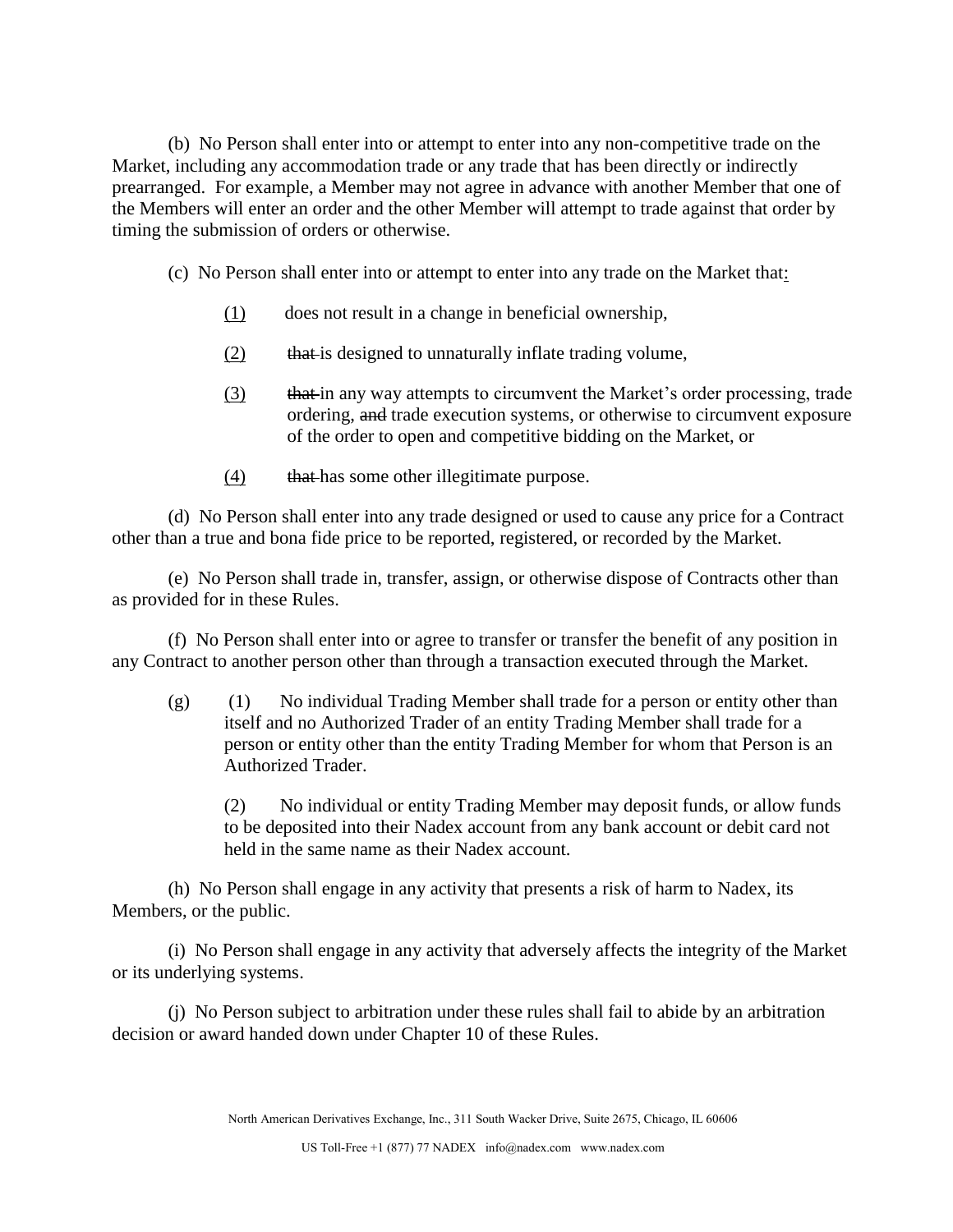(k) No Person shall intentionally provide misleading, erroneous, or fraudulent information to Nadex on a membership application or otherwise.

(l) No Person shall create a false appearance of a partnership, agency, employment or affiliate relationship with Nadex and no Person shall unlawfully solicit customer funds for deposit at Nadex.

(m) No Member may operate or solicit in any capacity that may require registration with the Commodity Futures Trading Commission (CFTC) without being properly registered.

(n) No Person shall engage in any activity that is intended to, or has the effect of, manipulating the market in violation of Sections 6(c) and 9(a)(2) of the CEA and no Person shall engage in any other activity that would violate the CEA or the Commission's Regulations.

(o) No Member shall deposit funds into its Nadex account from an account which does not hold sufficient funds at the time of deposit, and at the time the deposit is presented by Nadex for payment.

(p) No Member shall make a false representation to a third party regarding any deposit made into that Member's Nadex account which would result in a chargeback or stop payment of funds to the Member's account.

(q) No Member shall allow its settlement account balance to become negative by any means. In the event that a Member's settlement account balance becomes negative, the Member must immediately deposit additional funds to correct the deficiency. Any Member whose settlement account carries a negative balance for 30 days or more is subject to summary termination of Membership. Nadex may, in its discretion, take such other action against a Member or market participant if the circumstances warrant, subject to Rule 9.2(f) and Rule 9.6.

(r) No FCM Member shall enter any bids, offers or transactions on the Market if it knows or should know that it is subject to early warning reporting requirements under Commission Regulation 1.12, is subject to a proceeding in bankruptcy or is otherwise unable to pay its obligations as they become due, without the prior written approval of Nadex.

(s) No FCM Member shall knowingly carry an account, enter an order or effect any transactions for any employee of Nadex without the prior written consent of the employer.

(t) No Member shall engage in conduct or practices inconsistent with just and equitable principles of trade or conduct or practices detrimental to the best interests of the Exchange, its Members and/or FCM Customers.

(u) No FCM Member that receives an order to buy or sell a Contract for execution on Nadex shall directly or indirectly guarantee the execution of the order or any of its terms, including quantity or price. A FCM Member may only report to a FCM Customer a trade that has been executed or reported on the Nadex Market.